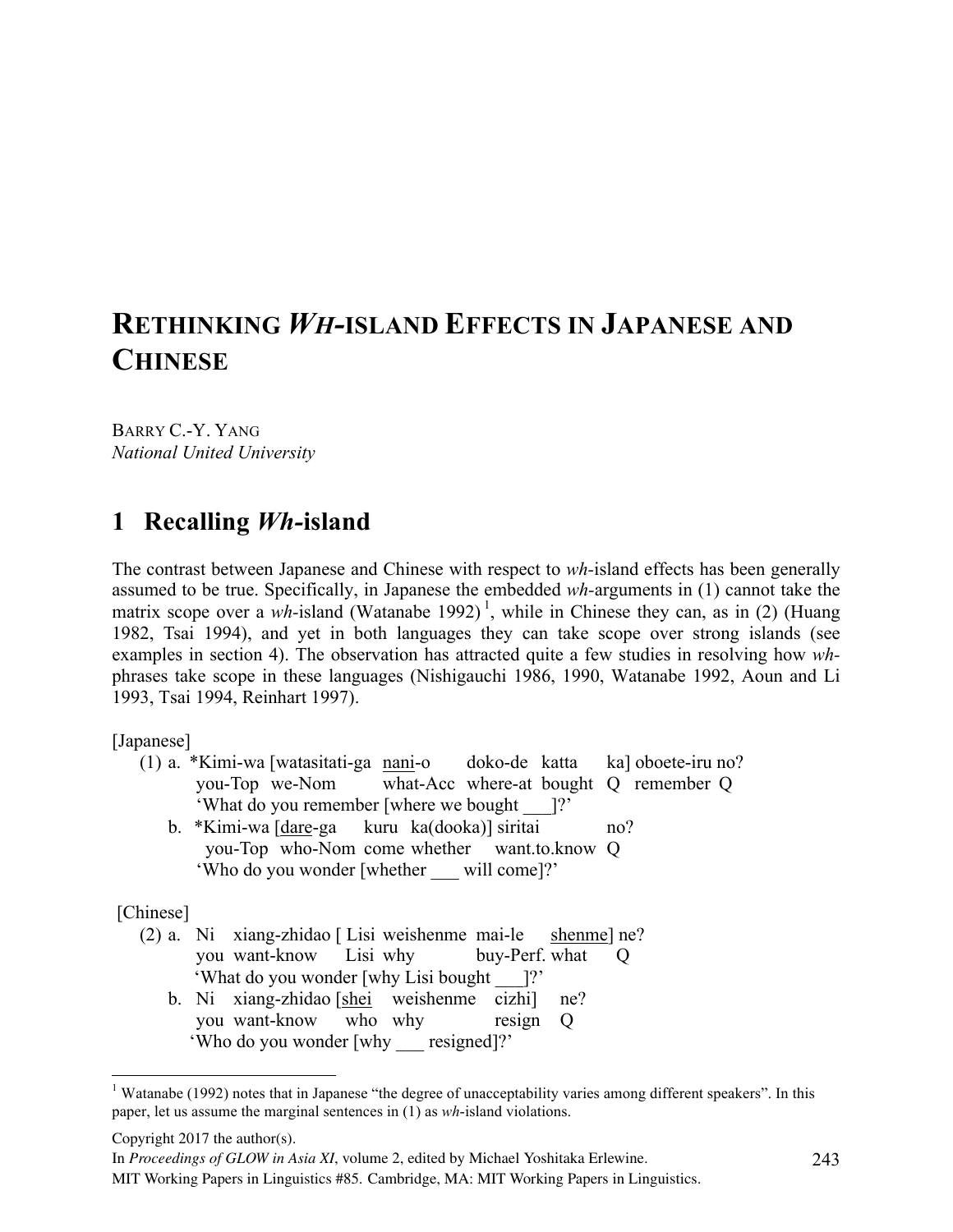In this paper, I will provide evidence showing that, 1) Chinese *wh-*arguments, in fact, exhibit *wh-*island effects, contrary to what has been assumed in the past; 2) the apparent lack of *wh*island effects is due to the disguise of D-linking; 3) Chinese argumental *wh-*construals still cannot be patterned with Japanese ones, although they seem to behave similarly; 4) this leads to the need to reinvestigate the mechanisms underlying the *wh-*elements of the *wh-*in-situ languages on the one hand and those triggering *wh-*island effects on the other.

## 2 **D**-linking

With a closer inspection on the language data in (2), speakers of Chinese will find that these sentences can be acceptable only under a certain discourse scenario. That is, the *wh-*phrases at issue here must be D(iscouse)-linked (Pesetsky 1987). Take (2b) as an illustration. It is more feasible under the scenario in (3).

- (3) No *wh-*island effects under D-linking scenario
	- a. Context: Recently there have been three clerks resigning from their positions in your department. Each clerk resigned for a certain reason. You are curious about this. So you go to the personnel office to find the answer. After you explain why you are there. The personnel director asks:
	- b. Ni xiang-zhidao [shei weishenme cizhi] ne? (=(2b)) you want-know who why resign Q 'Who do you wonder [why \_\_\_ resigned]?'

In fact, if we replace the *wh-*words in question with explicitly D-linked ones, the Chinese examples become readily acceptable:

- (4) a. Ni xiang-zhidao [ Lisi weishenme mai-le na-ben-shu]? you want-know Lisi why buy-Perf. which-Cl-book 'Which book do you wonder [why Lisi bought \_\_\_]?'
	- b. Ni xiang-zhidao [na-ge-ren weishenme cizhi] ne? you want-know which-Cl-person why resign Q 'Which person do you wonder [why \_\_\_ resigned]?'

The observation that a D-linked *wh-*phrase may overcome Subjacency violations is not novel as we can also observe it in English as in (5).

- (5) a. \*What do you remember where we bought *t*?
	- b. Which book do you remember where we bought *t*?

The point is since Chinese bare *wh-*arguments in (2) can be read as D-linked ones, how to filter out the D-linked interpretation so as to illicit *wh-*island effects becomes a crucial task. If there is an explicit way to do so without solely resorting to context, it may provide a piece of solid evidence of *wh-*island effects in Chinese.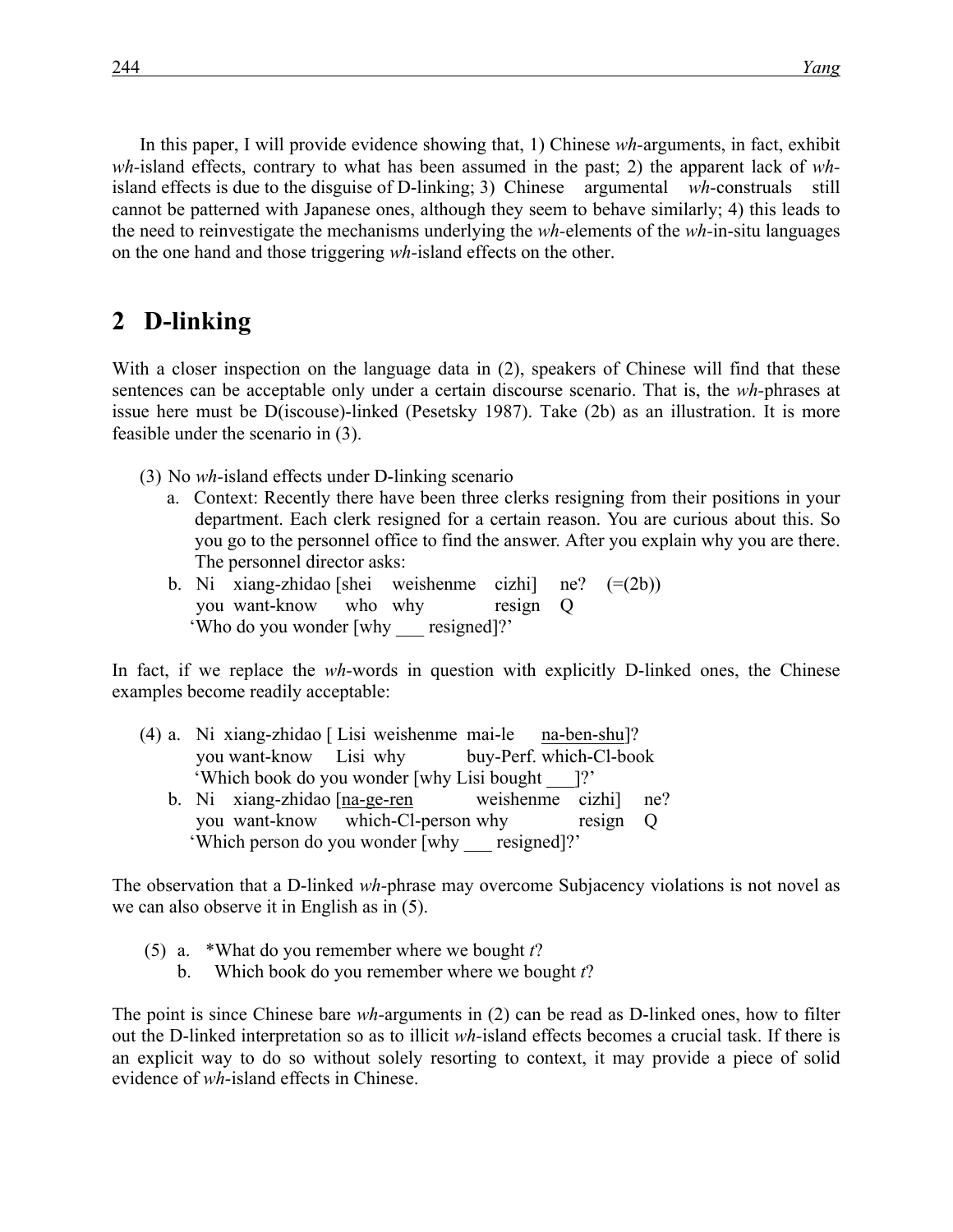## **3**xx**'How-many' Phrases and (Non-)referentiality**

The previous section directs us to the issue of (non-)referentiality where D-linking plays a crucial part in nullifying *wh-*island effects (Cinque 1990, Rizzi 1990, Pesetsky 1987). This can also be observed in English 'how-many' phrases. In (6) the 'how-many' phrase has two interpretations, 'presuppositional' (6a) and 'non-presuppositional' (6b) (Lahiri 2002, Cresti 1995, Miyagawa 2004, cf. Longobardi 1987). They can be distinguished by the answers in (7) where (7a) corresponds to (6a) and (7b) to (6b).

- (6) Q: How many people should I talk to?
	- a. 'For what n: there are n-many people x, such that I should talk to x?'
	- b. 'For what n: I should talk to n-many people?'
- (7) A: a. You should talk to Bill, Jane, and Tom.
	- b. Three.

Importantly, when the 'how-many' phrase is embedded in a *wh-*island, the non-presuppositional interpretation is gone. The answer to it can only be the presuppositional one as in (9a).

- (8) Q: How many people do you wonder [whether I should talk to]?
- (9) A: a. You should talk to Bill, Jane, and Tom. b. # Three.

The 'how-many' phrases in Chinese can be constructed with an indefinite *ji* 'several'. Unlike English, when occurring in questions, they are exclusively used in asking numbers, namely, the non-presuppositional reading.

|  |     | $(10)$ Q: Ni mai-le ji-ben-shu |                                | ne?                                                             |
|--|-----|--------------------------------|--------------------------------|-----------------------------------------------------------------|
|  | vou |                                | bought-Perf. several-Cl-book Q |                                                                 |
|  |     | 'How many books did you buy?'  |                                |                                                                 |
|  |     | $(11)$ A: a. San ben.          |                                |                                                                 |
|  |     | three Cl                       |                                |                                                                 |
|  |     | 'Three (books).'               |                                |                                                                 |
|  |     |                                |                                | b.#The Lord of the Rings, Harry Potter and the Deathly Hallows, |
|  |     |                                |                                |                                                                 |

To derive the presuppositional interpretation, a D-linked demonstrative *na* 'which' must be added as in (12), and the corresponding answer turns out to be just the other way around.

|  |                        | $(12)$ Q: Ni mai-le na-ji-ben-shu                                   | ne?        |
|--|------------------------|---------------------------------------------------------------------|------------|
|  |                        | you meet-Perf. which-several-Cl-person                              | $\bigcirc$ |
|  |                        | 'For what n: there are n-many books x such that you have bought x?' |            |
|  | $(13)$ A: a. #San ben. |                                                                     |            |
|  | three Cl               |                                                                     |            |
|  | Three (books).         |                                                                     |            |
|  |                        | b. The Lord of the Rings, Harry Potter and the Deathly Hallows,     |            |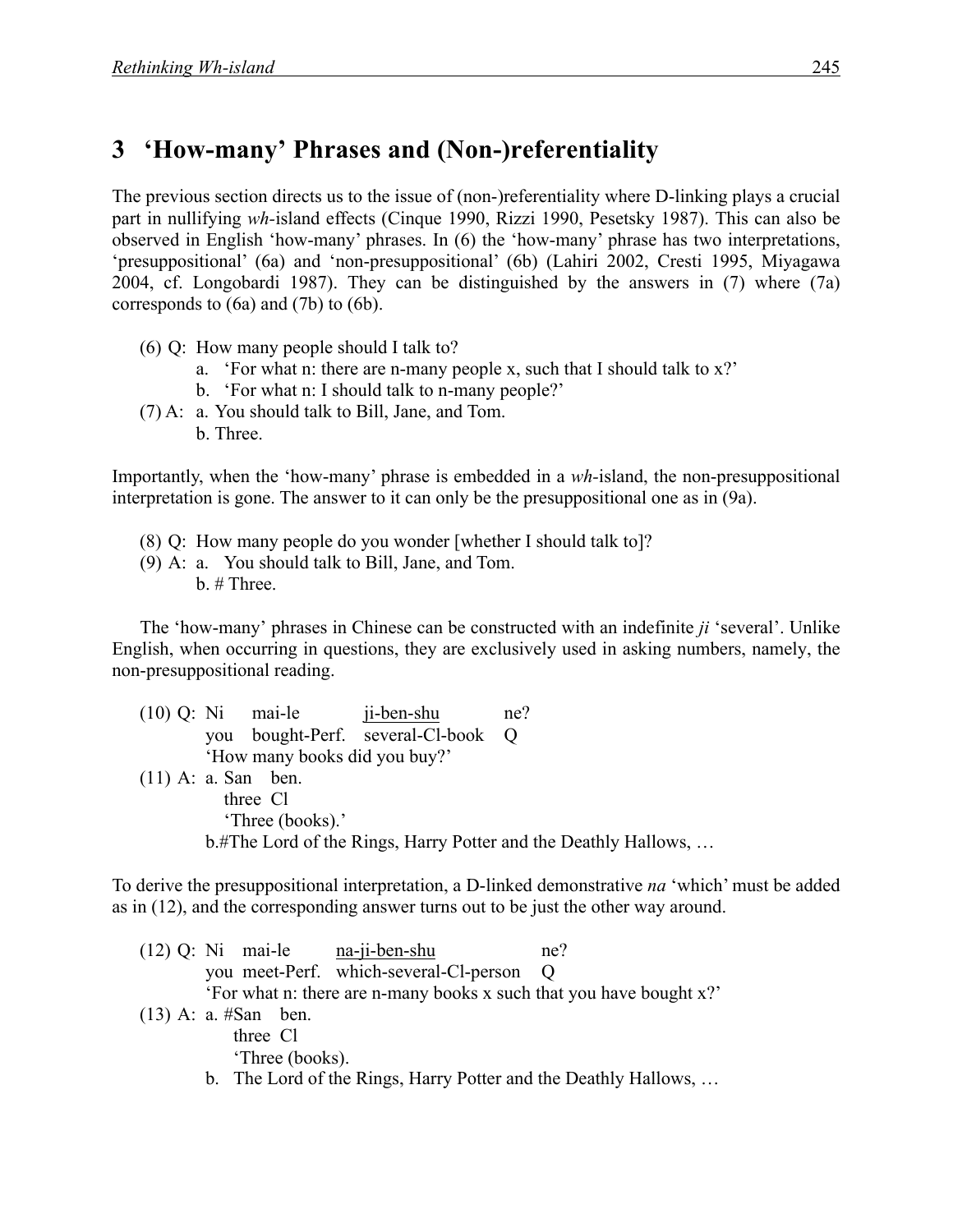In this sense, the interpretational contrast in English 'how-many' phrases is overtly realized in the absence/presence of the D-linked demonstrative *na* 'which' in Chinese. As predicted, only the D-linked 'how-many' phrases survive the *wh-*islands in (14-15):

|  | (14) a.*Ni xiang-zhidao [Lisi weishenme mai-le ji-ben-shu] ne?                   |  |          |     |
|--|----------------------------------------------------------------------------------|--|----------|-----|
|  | you want-know Lisi why buy-Perf. several-Cl-book Q                               |  |          |     |
|  | 'How many books do you wonder [Lisi bought why]?'                                |  |          |     |
|  | b. Ni xiang-zhidao [Lisi weishenme mai-le na-ji-ben-shu]                         |  |          | ne? |
|  | you want-know Lisi why buy-Perf. which-several-Cl-book Q                         |  |          |     |
|  | 'For what n: there are n-many books x such that you wonder [Lisi bought x why]?' |  |          |     |
|  | $(15)$ a.*Ni xiang-zhidao $[(you)$ ji-ge-ren weishenme cizhi $]$ ne?             |  |          |     |
|  | you want-know have several-Cl-person why resign Q                                |  |          |     |
|  | 'How many people do you wonder [why resigned]?'                                  |  |          |     |
|  | b. Ni xiang-zhidao [na-ji-ge-ren weishenme cizhi] ne?                            |  |          |     |
|  | you want-know which-several-Cl-person why                                        |  | resign Q |     |
|  | 'For what n: there are n-many people x such that you wonder why x resigned?'     |  |          |     |

In sum, what is demonstrated above shows that *wh-*island effects also occur to Chinese *wh*arguments when we carefully exclude the D-linkedness. This amounts to saying that Chinese *wh*construals can be patterned with Japanese ones since they both exhibit *wh-*island violations on the one hand while they are not constrained by strong islands on the other hand. In the next section, I will show that it cannot be so.

## **4**xx**Strong Island and Pied-piping**

Pesetsky (1987) notes that in Japanese a felicitous answer to a question involving a complex NP island like (16) must recapitulate the entire island. One strategy to catch such an observation is to resort to the pied-piping mechanism where the whole island undergoes LF movement to avoid extraction violation (Nishigauchi 1986, Choe 1987, Richards 2008).

- (16) Q: Mary-wa [[ John-ni nani-o ageta] hito-ni] atta-no? (from Pesetsky 1987) Mary-Top John-Dat what-Acc gave man-Dat met-Q 'What did Mary meet the man who gave \_\_\_ to John?'
	- A: a. \*/??Konpyuutaa desu computer Cop 'It's a computer.'
		- b. [[Konpyuutaa-o ageta] hito ] desu computer-Acc gave man Cop 'It's the man who gave a computer (to him).'

The Chinese counterpart, on the other hand, does not necessarily require the whole island as the answer. As (17a) shows, a short one is also fine.

 $(17)Q$ : Ni zui xihuan ||shei xie | de shu|? you most like who write DE book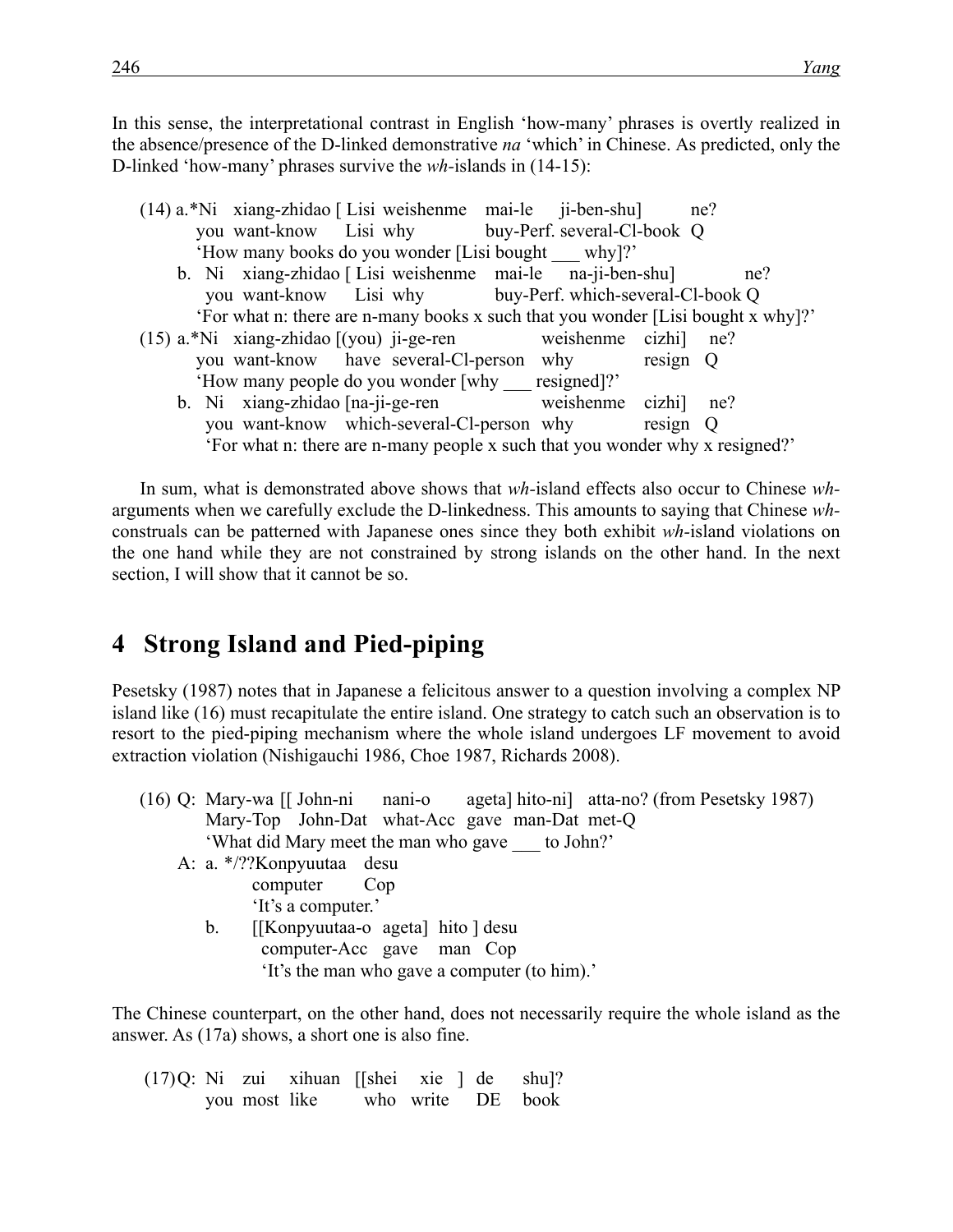'Who is the person x such that you like the book that x writes most?'

- A: a. Zhangsan. (person name)
	- b. [[Zhangsan xie ] de shu]. Zhangsan write DE book 'The book that Zhangsan writes.'

Also, Fiengo et al. (1988) show that in Chinese the answer to a question with subject island cannot pied-pipe the whole island.

(18)Q: [Shei tan gangqin] zui heshi? who play piano most appropriate '(lit.) That who plays the piano is most appropriate?' A: a. Zhangsan. (person name) b. #Zhangsan tan gangqin. Zhangsan play piano 'Zhangsan plays piano.'

At this point tt is important to note that the 'how-many' phrases in Chinese are not like the *wh-*adverbs which are sensitive to both strong and weak islands (Huang 1982, Tsai 1994). Specifically, the non-presuppositional, number-denoting 'how-many' phrase in Chinese is fine with strong islands in (19). It is evidenced by the corresponding answers in (20) which are exclusively numbers.

|                | $(19)$ a. (Complex NP)                                                     |  |  |  |  |  |  |
|----------------|----------------------------------------------------------------------------|--|--|--|--|--|--|
|                | Ni shouji-le [[ji-ge-guojia faxing ] de youpiao]] le ne?                   |  |  |  |  |  |  |
|                | you collect-Perf. how.many-country issue DE stamp Perf.Q                   |  |  |  |  |  |  |
|                | 'How many countries have you collected [the stamps that issued]?'          |  |  |  |  |  |  |
|                | b. (Adjunct clause)                                                        |  |  |  |  |  |  |
|                | Wo [zai da-wan ji-dao-timu zhihou] jiu keyi xiuxi ne?                      |  |  |  |  |  |  |
|                | at answer-finish how.may-Cl-question after then may rest Q<br>$\mathbf{I}$ |  |  |  |  |  |  |
|                | 'How many questions can I take a rest [after I finish answering [?'        |  |  |  |  |  |  |
| $\mathbf{c}$ . | (Sentential subject)                                                       |  |  |  |  |  |  |
|                | $[Ji-ge-ren]$<br>da bangqiu zui heshi?                                     |  |  |  |  |  |  |
|                | how.many-Cl-person play baseball most appropriate                          |  |  |  |  |  |  |
|                | 'How many people are [that play baseball] most appropriate?'               |  |  |  |  |  |  |
|                | $(20)$ a. 76-ge(-guojia).                                                  |  |  |  |  |  |  |
|                | 76-Cl-country                                                              |  |  |  |  |  |  |
|                | '76 countries.'                                                            |  |  |  |  |  |  |
| b.             | $20$ -dao(-timu).                                                          |  |  |  |  |  |  |
|                | 20-Cl-question                                                             |  |  |  |  |  |  |
|                | '20 questions.'                                                            |  |  |  |  |  |  |
| $c_{\cdot}$    | $9-ge(-ren)$ .                                                             |  |  |  |  |  |  |
|                | 9-Cl-person                                                                |  |  |  |  |  |  |
|                | '9 persons.'                                                               |  |  |  |  |  |  |

This is very interesting and makes us wonder why the strong islands are too weak to block the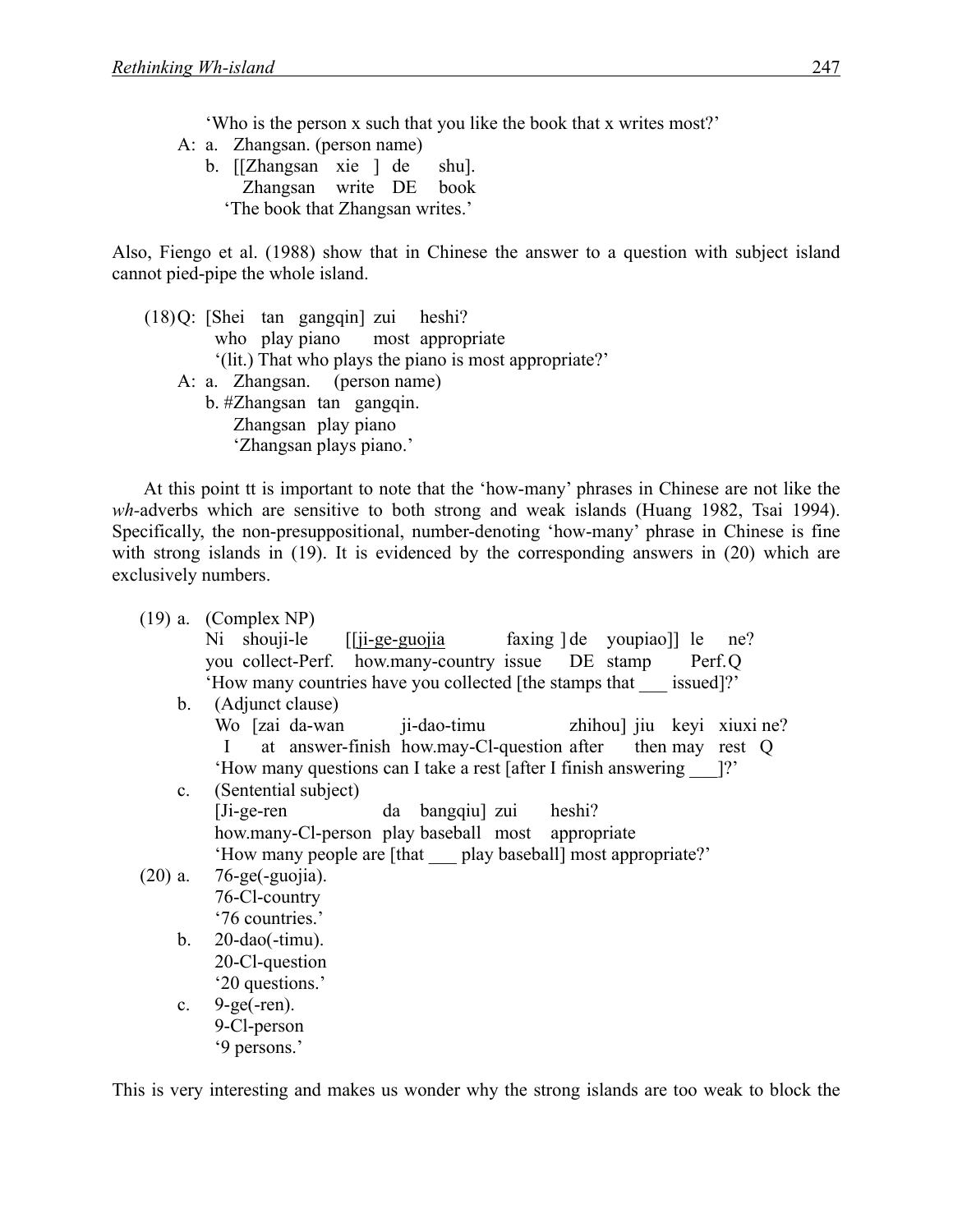non-presuppositional, number reading while the weak islands like *wh-*islands are so strong as to block this reading.

#### **5**xx**Rethinking** *Wh-***island**

If what is presented is correct, *wh-*island effects should still exist in Chinese. They can be suppressed by D-linkedness of the *wh-*phrases, as in English, which leads to the traditional observation of the lack of *wh-*island effects in Chinese. Two lines of thoughts are in order. Firstly, the mechanisms behind the *wh-*arguments in *wh-*in-situ languages are to be reinvestigated. One way is to have the normal *wh-*phrase, argument or adjunct, undergo covert/LF movement to take scope as originally argued by Huang (1982). But then we would have to explain why strong island effects are still absent in Chinese on the one hand while on the other hand the corresponding answers can be short ones different from the pied-piped ones in Japanese. Another way is to maintain the non-movement approach, for example, unselective binding, as advocated by Tsai (1994) (see also Auon and Li 1993). It immediately explains the problem regarding the strong islands. Yet, it predicts the absence of *wh-*island effects, contrary to what we have observed.

Secondly, and I am inclined to this view, the *wh-*island effects are to be considered as a crosslinguistic phenomenon and are subject to be re-interpreted as some other effects, for example, intervention effects (cf. Beck 1996, Beck and Kim 1997, Pesetsky 2000, Miyagawa 2004, Beck 2006, among many others). In this way, it remains intact for what has been accumulated so far on the explorations of mechanisms behind Japanese and Chinese *wh*-in-situ construals in the linguistic literature. Attention would only be given to what triggers *wh*-island effects. For Japanese, the effects may be attributed to the blocking of the movement path, just as the longassumed Subjacency violations. For Chinese, assuming the non-movement approach, the effects may be due to the blocking of the probe-goal relation of a certain agreement mechanism. Further research is needed for how the blocking works in the probe-goal system, which I leave it open for the time being.

## **References**

- Aoun Joseph and Audrey Y.-H. Li. 1993. *Wh-*elements in situ: syntax or LF. *Linguistic Inquiry* 24:2, 199-238.
- Beck, Sigrid. 1996. Quantified structures as barriers for LF movement. *Natural Language Semantics* 4:1, 1-56.
- Beck, Sigrid. and Shin-Sook Kim. 1997. On *wh-* and operator scope in Korean. *Journal of East Asian Linguistics* 6:4, 339-384.
- Beck, Sigrid. 2006. Intervention effects follow from focus interpretation. *Natural Language Semantics* 14:1–56.
- Cinque, Guglielmo. 1990. *Types of A'-dependencies*. Cambridge, MA: MIT Press.
- Choe, Jae W. 1987. LF movement and pied-piping. *Linguistic Inquiry* 18:348–353.
- Cresti, Diana. 1995. Extraction and reconstruction, *Natural Language Semantics* 3:79-122.
- Fiengo, Robert, C.-T. James Huang, Howard Lasnik, and Tanya Reinhart. 1988. The syntax of *wh-*in-situ. In *West Coast Conference on Formal Linguistics (WCCFL) 7*, ed. by Hagit